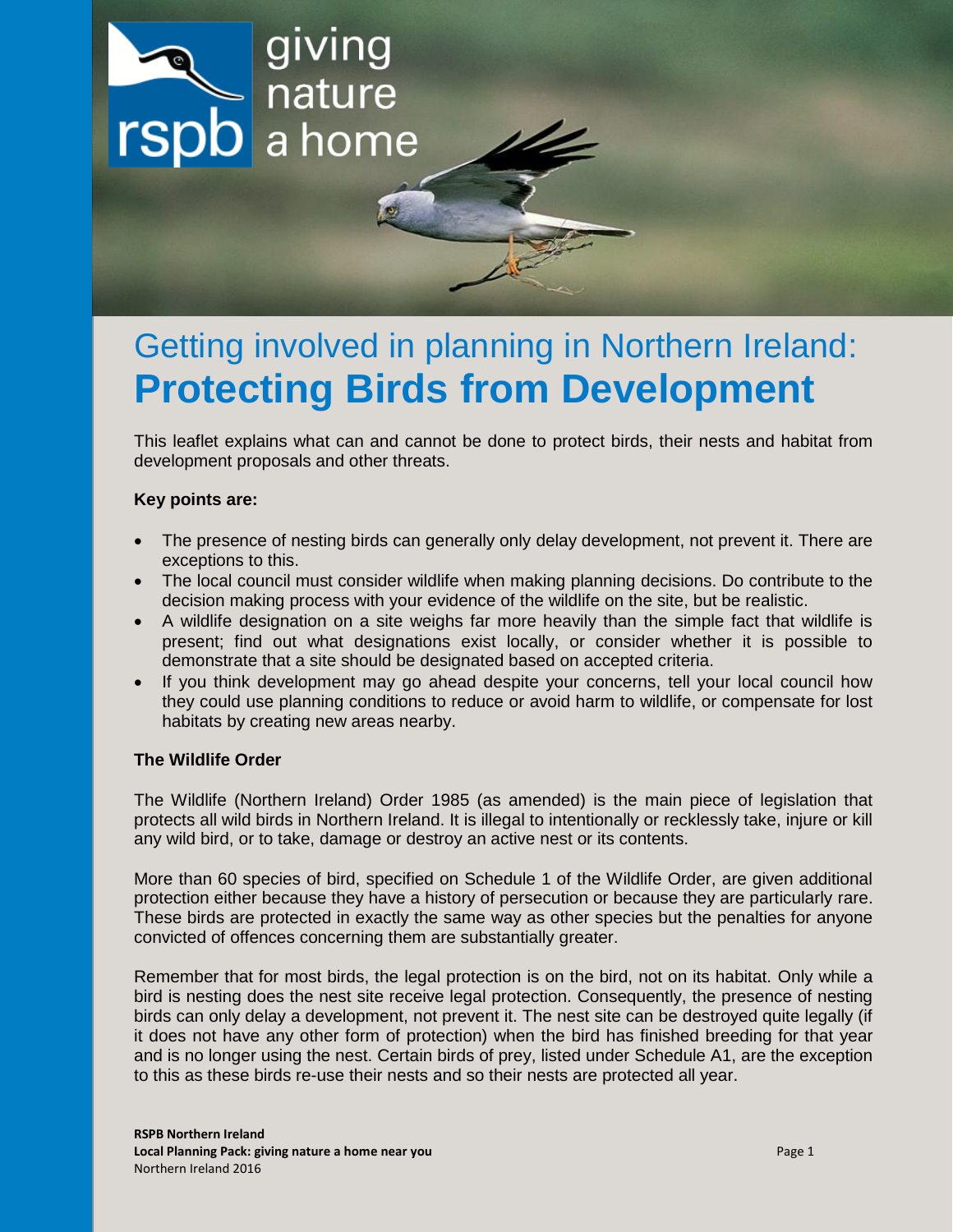Birds' breeding seasons vary significantly, depending on the species and on weather conditions. The law does not define a bird's breeding season. The law protects all active nests regardless of the time of year. Since most nesting attempts take place in spring and early summer, we recommend that any work that would risk destruction of active nests, such as tree felling and clearance of scrub, should be avoided between 1 March and 31 August. Work outside this period runs less risk of destroying active nests, but since birds have been recorded nesting in every month of the year, care is needed at all times to avoid committing an offence.

Article 4 of the Wildlife Order states that a person is committing a crime if the damage or disturbance is intentional or reckless. This means someone cannot claim they didn't know the nest was there unless they took reasonable measures to check. If you know that an area to be developed contains an active bird's nest, it is important to immediately inform the people carrying out the work, and most importantly to document that you have informed them of this. If a nest is destroyed as the incidental result of an otherwise legal activity that could not have reasonably been avoided, no crime was committed. However, if you suspect that a crime has been committed, you should contact your local PSNI station immediately on 101. Explain that you believe a crime is taking place, contrary to the Wildlife (NI) Order, and make sure you include details of location, time, date, who you suspect is involved and any other information which could help the police (for example photos). Be sure to ask for the Police 'Command and Control' reference number for your records.

Planning permission does not override the Wildlife Order. Licences for certain works which would affect breeding birds may be obtained from the Northern Ireland Environment Agency (NIEA). These works are defined under article 18 of the Wildlife Order and include reasons for public health and safety. There is no provision in the legislation for nest removal specifically for building work, and therefore a licence may not be granted.

Even minor projects that may or may not require planning permission can risk contravening the Wildlife Order. It is important to take nesting birds into consideration when planning any kind of home improvement work.

### **What are red-listed birds?**

Red-listed birds are species of high conservation concern. Along with Birdwatch Ireland (BWI), we've agreed a list of priority bird species for conservation action in Ireland. The conservation status of each bird is assessed every five years, and each species is assigned to a red, amber or green list depending on how serious their need for conservation action is.

Red-listing does not mean a species is about to become extinct – it means that for a variety of reasons, the bird's future as an Irish species is at risk. This helps us and others decide conservation priorities. Following long-term declines of over 50%, some of our most familiar birds are red listed, such as barn owl, lapwing, curlew and yellowhammer.

You may think a development should be stopped because red-listed birds like these are present. However, being red or amber listed does not afford a bird species any extra legal protection or offer automatic protection to the habitat the birds use.

The importance the planning authority gives to wildlife in the decisions they make about development depends on a realistic assessment of the site's value relative to the general area.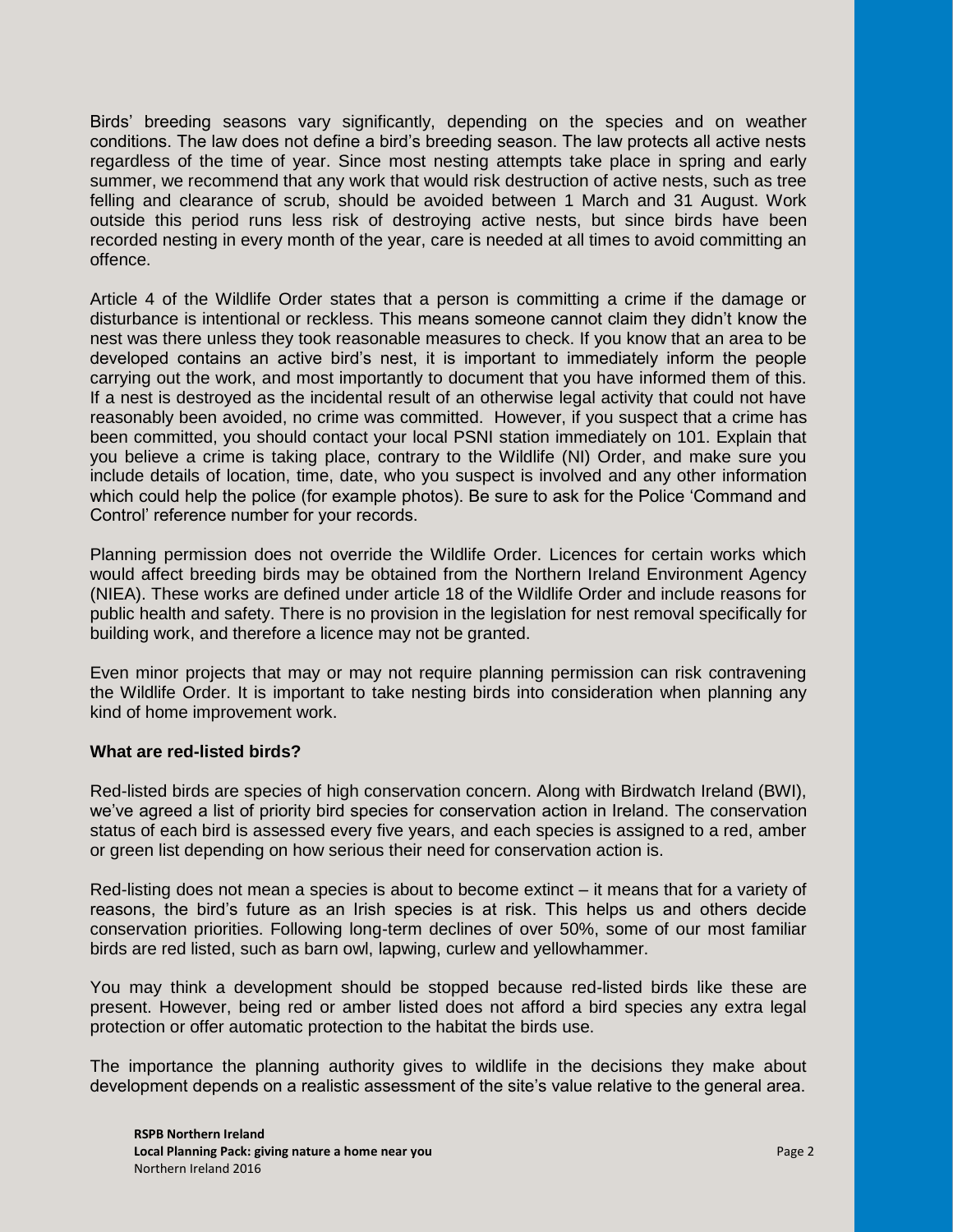To help them to make an informed decision, it is always worth giving them a list of species present on the site – it may be the only data available.

However, be realistic: records that are decades old or about escaped species are of little relevance. Remember that even if a familiar red-listed bird such as the lapwing is present, the site will hold only a minute fraction of the total Irish population, and similar areas of habitat may have the same species. Our conservation work for red-listed birds focuses on the main cause of their declines, which for many is the way the wider countryside was managed under European agricultural policy, rather than the loss of open land to development.

### **Northern Ireland Biodiversity Strategy**

The Biodiversity Action Plan (BAP) process is the UK's response to the Convention on Biological Diversity, signed in 1992. The Northern Ireland Biodiversity Strategy has been produced in response to this and outlines the objective to halt the loss of biodiversity in Northern Ireland. Under this strategy, Species and Habitat Action Plans (SAPs and HAPs) have been produced as a mechanism to conserve those species and habitats identified as in greatest need of conservation action.

If you are intending to object to a planning application on the grounds of the wildlife interest of the site, it is useful to find out if a particular species has a SAP associated with it. Additionally, Local Biodiversity Action Plan (LBAP), which detail species and habitats the Government or Council have pledged to conserve, and what actions they have committed to carry out, can also be helpful documents. Granting planning permission for a development that would destroy a significant area of the habitat of a SAP species may go against the Government's own biodiversity pledges.

Information on priority species and SAP's can be obtained from the Department of Agriculture, Environment and Rural Affairs website (https://www.daera-ni.gov.uk).

### **Local Biodiversity Action Plans**

Some councils in Northern Ireland have employed a local biodiversity officer (LBO) to prepare LBAPs for their Council area. The LBAPs set priorities, actions and targets for animals, plants and habitats felt to be important to the local area.

Often a wide partnership of organisations is involved, including government, local communities and non-government organisations. LBAPs have no statutory significance, but they can help influence decisions about development. LBAPs are public documents which can be viewed on the council's website.

#### **Conservation designations**

There are many types of conservation designation, based on a wide range of wildlife, geological, landscape and historical features (see our leaflet "*How important is your wildlife site?"*).

If your site is designated, or you can show it should qualify for designation, this may influence planning decisions. So you should check whether the site has a conservation designation and whether the reason for designation includes birds.